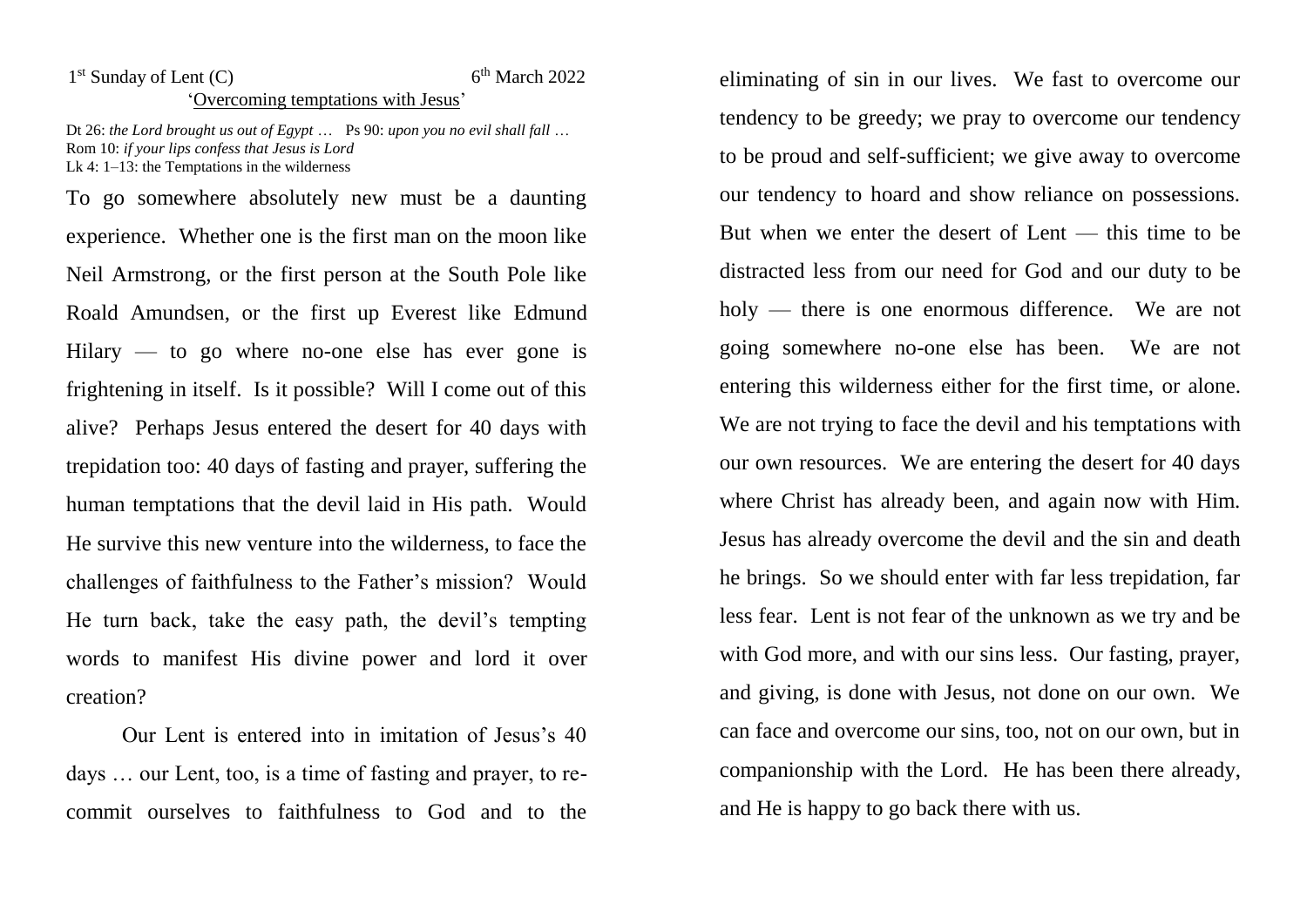Let's look more carefully at the temptations that Jesus endures:

1. The first is the temptation to give in to GLUTTONY, simply to create food for Himself to satisfy his bodily cravings. We can associate this temptation with the tendency in our own society to overeating, overspending, drinking too much, risking our health through our lifestyle … and also in ignoring the desperate needs of our hungry brothers and sisters, our poor neighbours, worldwide … Jesus says to that, *Man does not live on bread alone.* The antidote to gluttony is the first way in which we keep Lent in the Church, that is, FASTING, 'giving something up.' It is good to give something up, to show that we are not reliant on those things to make us happy … they are not the be-all and end-all of life. What the earth provides for us as food and drink is a gift from God, and when we choose to fast from something we acknowledge that gift in our life, and we honour the Giver as so much greater than the gift. All sorts of practical opportunities for giving-something-up are available to us (see [Lent Ideas 2022 sheet,](https://www.universitycatholic.net/wp-content/uploads/2022/03/ideas-for-lent-2022.pdf) with

newsletter). The thing to do for fasting in Lent is to be creative — not necessarily to fall back on the 'same old things' to give up, especially if those things are not honestly a huge challenge to you. For one, not to drink alcohol for the whole duration of Lent could be a huge thing; for another something that barely takes much effort. Maybe it's a fast from social media, YouTube videos, or Netflix, that is more the sort of challenge that Lent demands.

2. The second temptation that Jesus undergoes, as he's shown the glory of worldly kingdoms, is that of seeking PRESTIGE: rating possessions, property, achievements, above what really matters; i.e. above God and above our neighbour. It often leads to jealousies, tensions and feuds over money and property and inheritance; it tends to lead to over-work, the ignoring of our loving duty of worship for God (and the keeping of a properly Christian Sunday); it can draw us to the pursuit of 'getting and spending' as life's purpose. Jesus says to that, *You must worship the Lord your God, and serve Him alone*. The antidote to such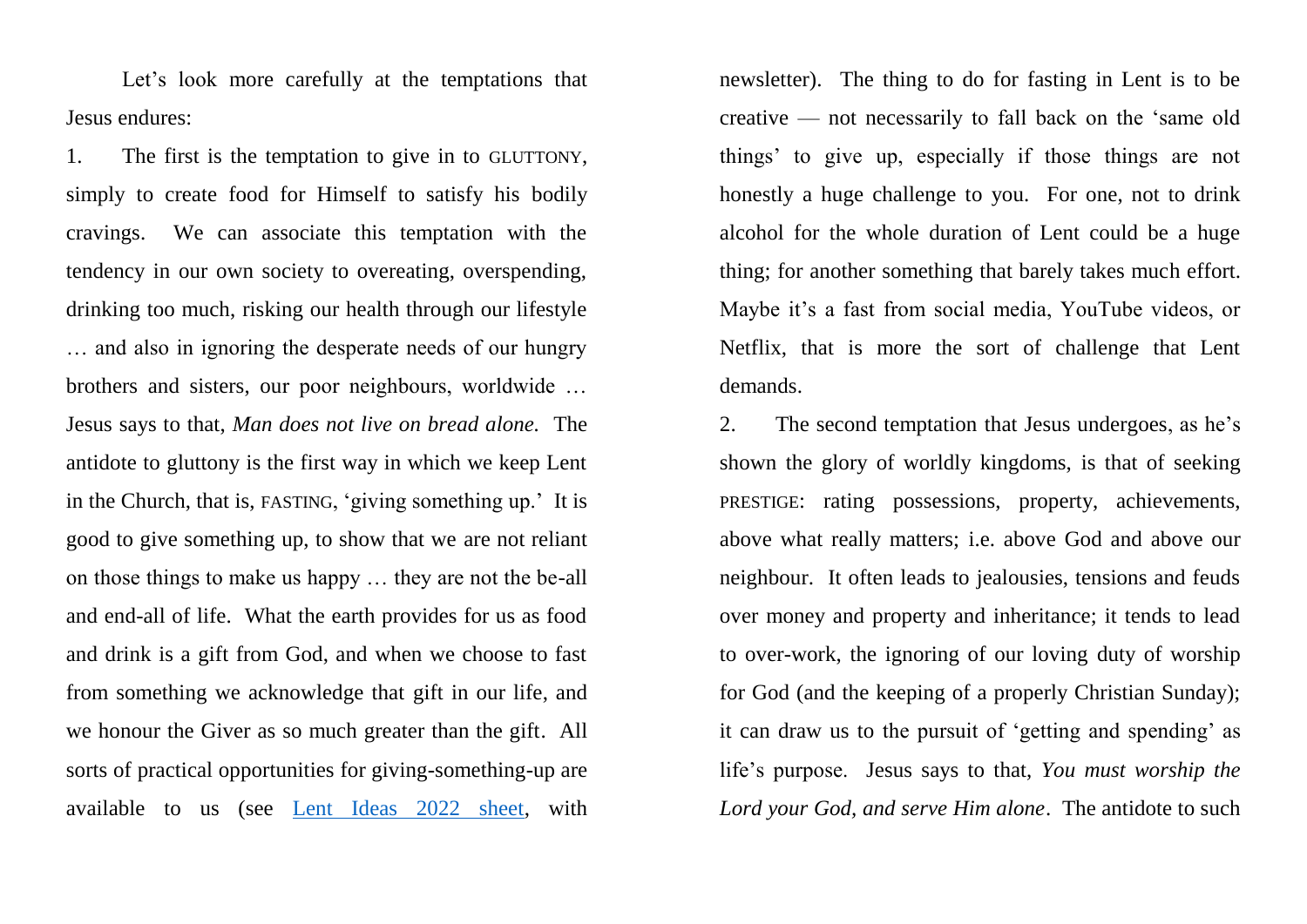a chase for prestige, surely, is ALMSGIVING, giving away some of what we earn and own, freely and in charity: showing that we are not dominated by our keeping the wealth all to ourselves, but are determined to use it for the good of others. Again, there are so many ways (listed in the [sheet\)](https://www.universitycatholic.net/wp-content/uploads/2022/03/ideas-for-lent-2022.pdf) of very practical ways of giving alms. You may have your favourite charities, including the support of charities with which we already volunteer from Newman House, but as well as CaFOD, our own Catholic charity for overseas development, at this time I would emphasize the 'gofundme' collection that is being 再次记录 arranged for humanitarian aid in the Ukraine (QR code around Newman House).



3. And the third temptation of Christ in the desert was perhaps the cruellest: the temptation to *abandon* Himself humanly. One might associate this with that insidious temptation for us to DESPAIR, to abandon the search for value in one's life, to destroy life, belittle others, 'jack it all in' as it were, and — all too common today — to be

depressed by the life we seem to be offered by the world, which from a secular perspective has no purpose. The antidote to despair, surely, is not more and more activity, but indeed the silence of PRAYER; the silent abandonment not to despair, but to God. This is not a negative abandonment, but a quiet trusting that He hears and answers, without any desperation on our part … a simple quiet placing of ourselves in God's loving presence, for His quiet care and support. Again, we can each make practical steps towards this, placing ourselves with quiet confidence before God in prayerful trust; that He will raise up our spirits. We need both to build up our communal prayer — which is an expression that whatever each one of us is experiencing in our life at this time, for better or worse, we are *together* praying for God's grace and tender care — and we need to build up also our private prayer. Community prayer and private prayer go hand in hand, they are complementary dimensions of our prayer life; we need both. Prayer *is* our relationship with God, as individual believers and as the Church's body united, and